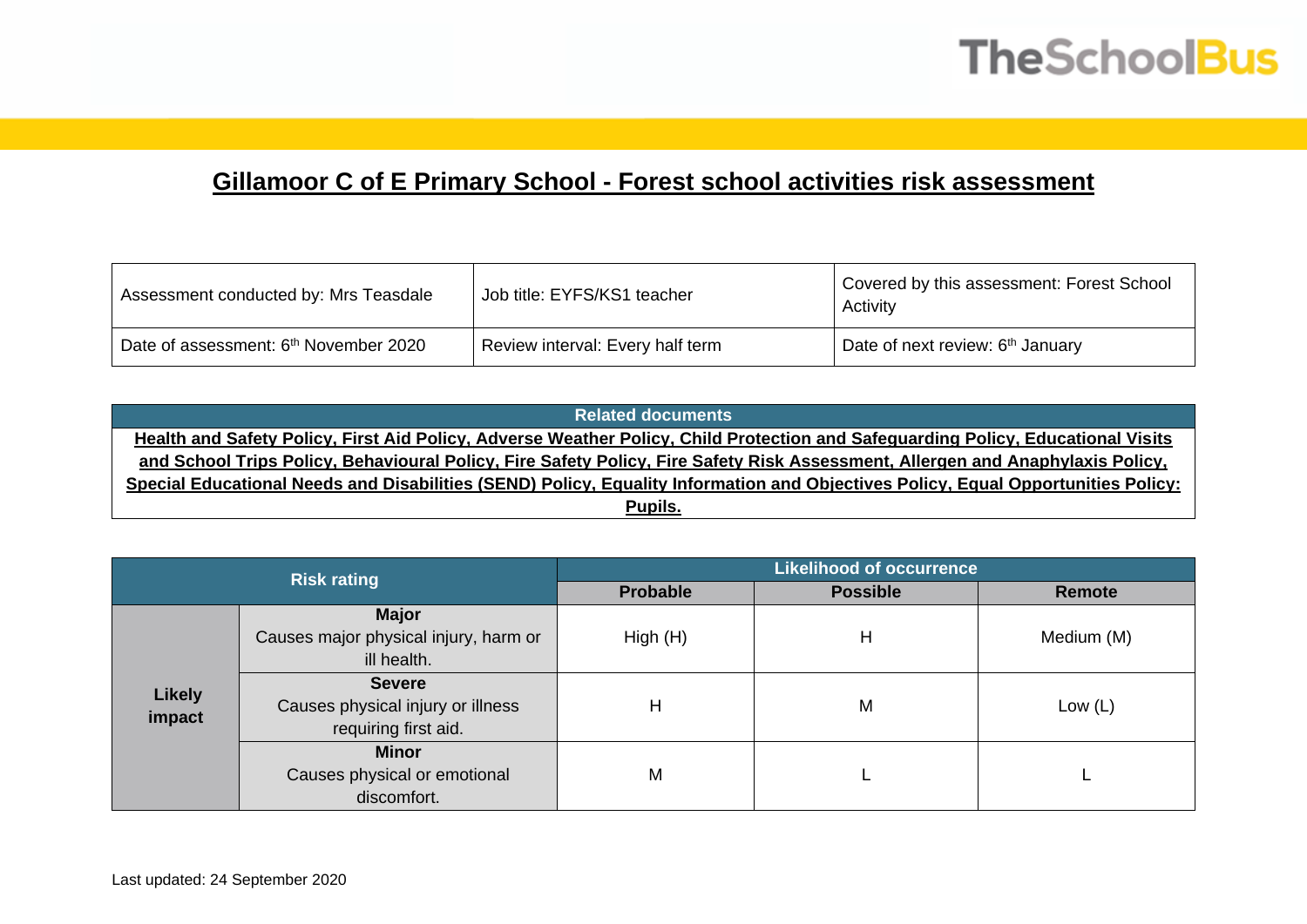**This risk assessment has been created to help cover many of the potential risks associated with forest school activities; however, we understand that every school and their chosen location is different. We recommend that you undertake any additional risk assessments that are specific to your school's chosen location in conjunction with this risk assessment.**

| <b>Area for</b><br>concern                 | <b>Risk</b><br>rating<br>prior<br>to<br>action<br>H/M/L | <b>Recommended controls</b>                                                                                                                                                                                                                                                                                                                                                                                                                                                                                                                                                                                                                                                                                                                                                                                                                                                                                                                                                                            | $\ln$<br>place?<br><b>Yes/No</b> | By whom?                         | <b>Deadline</b> | <b>Risk rating</b><br>following<br>action<br>H/M/L |
|--------------------------------------------|---------------------------------------------------------|--------------------------------------------------------------------------------------------------------------------------------------------------------------------------------------------------------------------------------------------------------------------------------------------------------------------------------------------------------------------------------------------------------------------------------------------------------------------------------------------------------------------------------------------------------------------------------------------------------------------------------------------------------------------------------------------------------------------------------------------------------------------------------------------------------------------------------------------------------------------------------------------------------------------------------------------------------------------------------------------------------|----------------------------------|----------------------------------|-----------------|----------------------------------------------------|
| Awareness of<br>policies and<br>procedures | H                                                       | Staff, volunteers and parents are aware of all relevant policies and<br>procedures including, but not limited to, the following:<br><b>Health and Safety Policy</b><br><b>Child Protection and Safeguarding Policy</b><br><b>Equal Opportunities Policy</b><br><b>Behaviour Policy</b><br><b>Educational Visits and School Trips Policy</b><br>All staff have regard to all relevant guidance and legislation including,<br>but not limited to, the following:<br>Health and Safety at Work etc. Act 1974<br>Equality Act 2010<br>The Reporting of Injuries, Diseases and Dangerous<br>Occurrences Regulations (RIDDOR) 2013<br>DfE (2020) 'Keeping children safe in education'<br>The School Business Manager ensures the school's insurance<br>covers the planned activity.<br>The headteacher contacts a play inspector to certify that the location<br>is safe to use, where necessary.<br>Parents are informed about any upcoming activities and any clothing<br>or equipment required from home. | $\underline{Y}$                  | Headteacher-<br><b>Mrs Hayes</b> | 06.11.20        | M                                                  |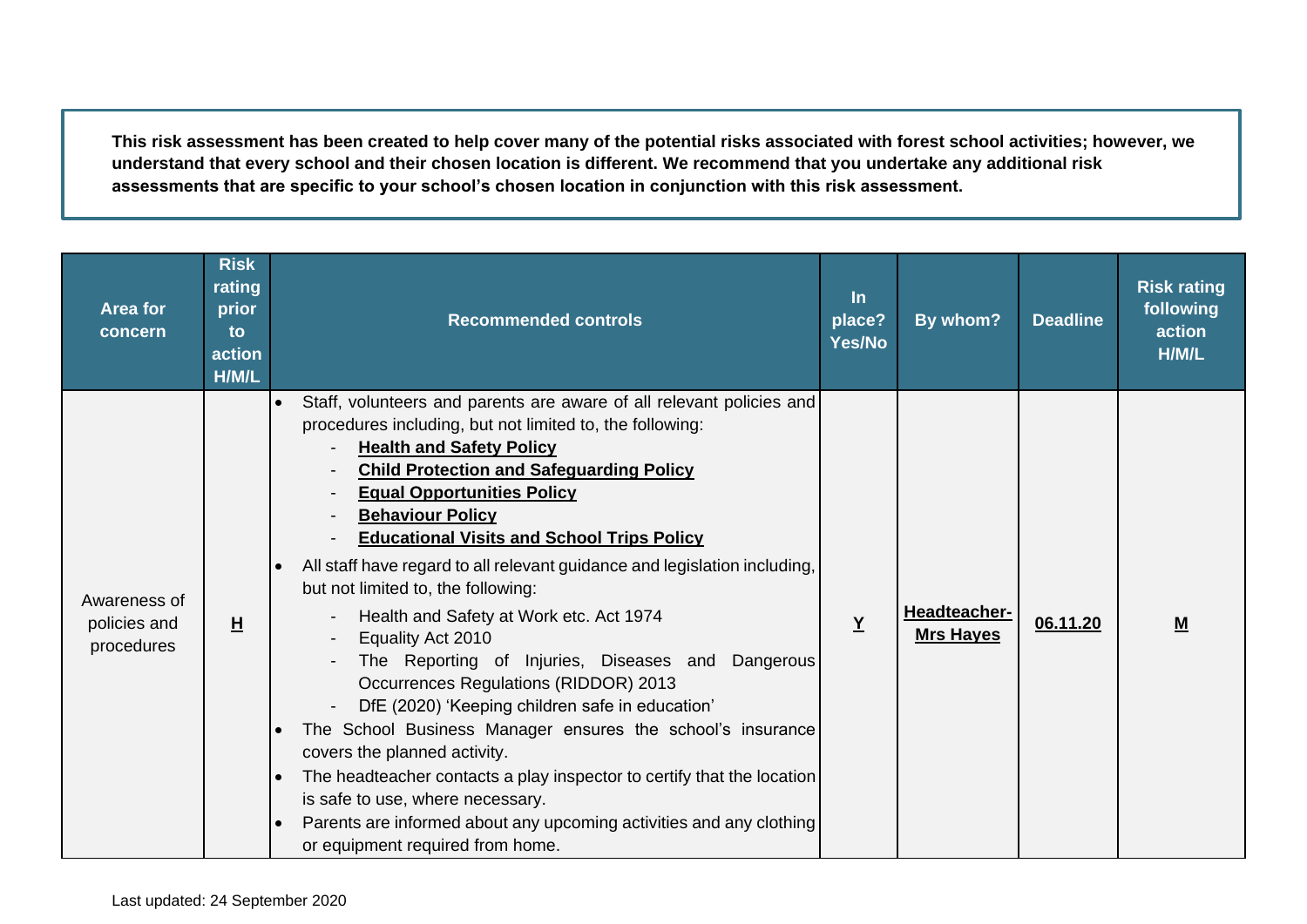| <b>Area for</b><br>concern          | <b>Risk</b><br>rating<br>prior<br>to<br>action<br>H/M/L | <b>Recommended controls</b>                                                                                                                                                                                                                                                                                                                                                                                                                                                                                                                                                  | $\ln$<br>place?<br>Yes/No | By whom?                                 | <b>Deadline</b> | <b>Risk rating</b><br>following<br>action<br>H/M/L |
|-------------------------------------|---------------------------------------------------------|------------------------------------------------------------------------------------------------------------------------------------------------------------------------------------------------------------------------------------------------------------------------------------------------------------------------------------------------------------------------------------------------------------------------------------------------------------------------------------------------------------------------------------------------------------------------------|---------------------------|------------------------------------------|-----------------|----------------------------------------------------|
| Transport, arrival<br>and departure | L                                                       | Transport is arranged in line with the <b>Educational Visits and School</b><br>Trips Policy, where it is required.<br>Adults transporting children must have appropriate insurance to do<br>$\bullet$<br>so and school needs to ensure documents are in place.<br>A register is taken when the class arrives at and leaves the location.<br>Pupils are informed what time the lesson ends and where the agreed<br>meeting point is.<br>The class does not leave the location until all pupils are accounted<br>$\bullet$<br>for.                                             | <b>Yes</b>                | <b>Mrs Hayes-</b><br><b>Headteacher.</b> | 6.11.20         |                                                    |
| Adequate<br>supervision             | M                                                       | Adequate numbers of staff and volunteers are available to fulfil a 1:8<br>ratio at all times when supervising pupils.<br>Staff and volunteers are adequately trained to assist pupils<br>$\bullet$<br>undertaking the activity.<br>Pupils are taught how to safely use any tools that are required for the<br>activity.<br>Staff and volunteers are informed about any hazards present at the<br>location and adhere to any mitigating measures during supervision.<br>Regular head counts are conducted during the activity to ensure no<br>$\bullet$<br>pupils go missing. | <b>Yes</b>                | <b>Mrs Hayes-</b><br><b>Headteacher</b>  | 6.11.20         |                                                    |
| Safeguarding<br>pupils              | L                                                       | Only volunteers who have had an enhanced DBS check may<br>$\bullet$<br>supervise pupils alone.<br>Volunteers who have not had an enhanced DBS check are<br>supervised by a member of staff at all times.<br>A plan is in place to ensure pupils' exposure to members of the public<br>$\bullet$<br>at the location is minimised as much as possible, e.g. the location's<br>boundaries are clearly marked.<br>Pupils are informed to stay close to the group and to avoid engaging<br>with members of the public during the activity.                                        | <b>Yes</b>                | <b>Mrs Hayes-</b><br><b>Headteacher</b>  | 6.11.20         |                                                    |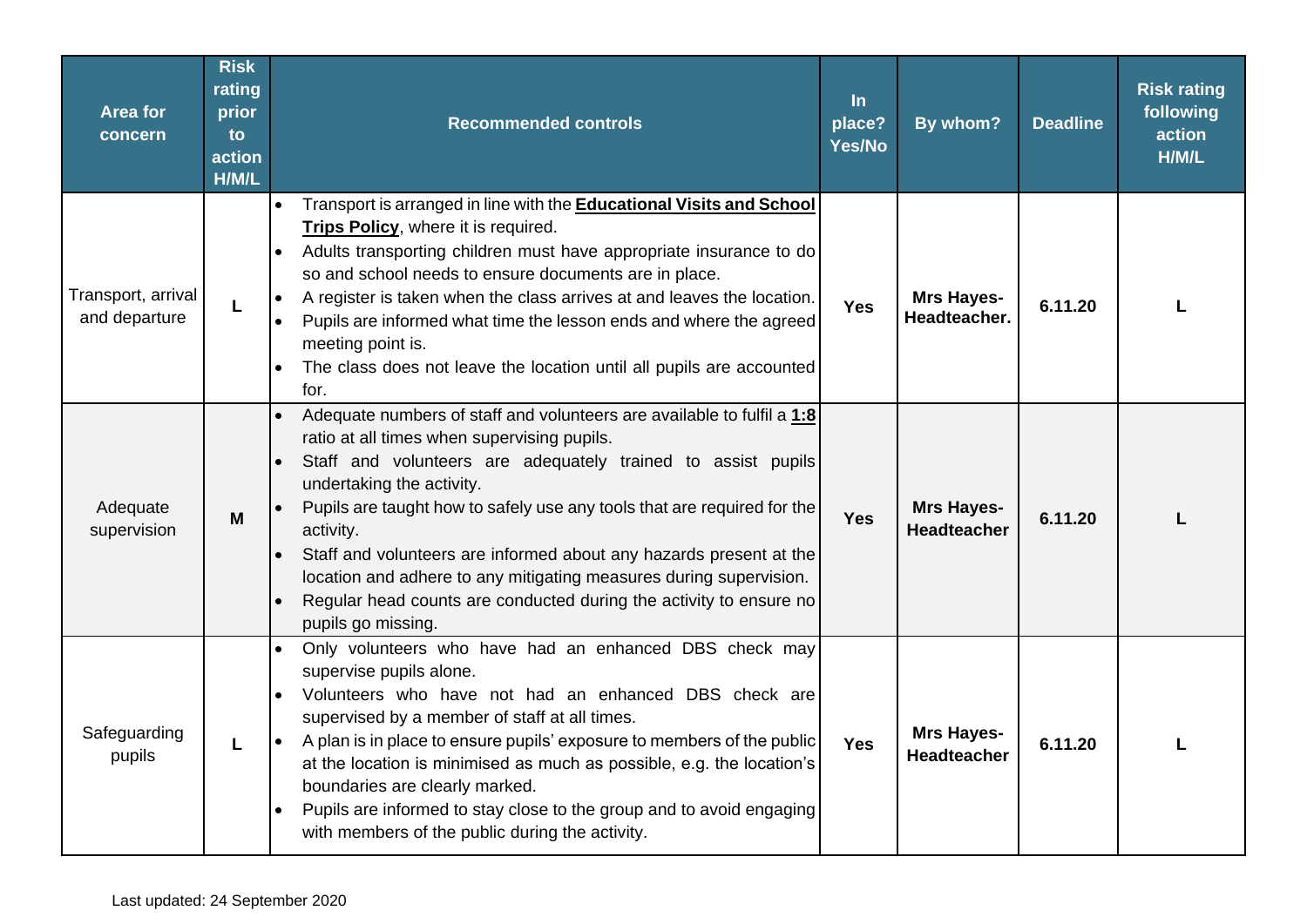| <b>Area for</b><br>concern | <b>Risk</b><br>rating<br>prior<br>to<br>action<br>H/M/L | <b>Recommended controls</b>                                                                                                                                                                                                                                                                                                                                                                                                                                                                                                                                                                                                                                                                                                                                                                                                                                                                                                                                                                                                                                                                                                                                                                                                                                                                                                                                                                                                                                                                                                                                                                                                                                                                                                                                                                                | $\ln$<br>place?<br>Yes/No | By whom?                                | <b>Deadline</b>                                                             | <b>Risk rating</b><br>following<br>action<br>H/M/L |
|----------------------------|---------------------------------------------------------|------------------------------------------------------------------------------------------------------------------------------------------------------------------------------------------------------------------------------------------------------------------------------------------------------------------------------------------------------------------------------------------------------------------------------------------------------------------------------------------------------------------------------------------------------------------------------------------------------------------------------------------------------------------------------------------------------------------------------------------------------------------------------------------------------------------------------------------------------------------------------------------------------------------------------------------------------------------------------------------------------------------------------------------------------------------------------------------------------------------------------------------------------------------------------------------------------------------------------------------------------------------------------------------------------------------------------------------------------------------------------------------------------------------------------------------------------------------------------------------------------------------------------------------------------------------------------------------------------------------------------------------------------------------------------------------------------------------------------------------------------------------------------------------------------------|---------------------------|-----------------------------------------|-----------------------------------------------------------------------------|----------------------------------------------------|
| Locational<br>hazards      | M                                                       | Any risk assessments specific to the type of location are undertaken<br>$\bullet$<br>in conjunction with this risk assessment.<br>The <b>headteacher</b> liaises with the location's landowner, e.g. the LA,<br>or site manager to ascertain whether the location is safe to visit and<br>whether there are any precautions staff and pupils should be made<br>aware of.<br>The location is surveyed by the landowner or site manager prior to<br>the activity taking place so that any avoidable risks can be mitigated<br>or removed, e.g. fallen trees and low-hanging branches.<br>The location is surveyed by the landowner or site manager for any<br>areas that may pose a risk but cannot be removed, e.g. flash floods<br>and mud slides - these areas are clearly marked and are avoided<br>during the visit.<br>The <b>headteacher</b> liaises with the landowner or site manager about<br>whether there are any construction sites, pest control measures,<br>traps or electric fencing, etc., present that must be avoided.<br>Staff, volunteers and pupils are made aware of any locational<br>hazards they must avoid.<br>The visit does not take place if there are unmitigated or unavoidable<br>$\bullet$<br>high risks to people's safety, e.g. flooding.<br>Pupils are made aware of how far they may walk or explore and<br>$\bullet$<br>where the boundaries are.<br>Pupils are instructed not to climb where there is a risk they may fall<br>from height, e.g. trees.<br>Activities take place during daylight and at a suitable time, e.g. low<br>tide if the location is at a beach.<br>The location is kept clear and tidy, and any dangerous waste, e.g.<br>broken glass, is cleared prior to the visit $-$ this is undertaken by the<br>location's landowner or site manager. | <b>Yes</b>                | <b>Mrs Hayes-</b><br><b>Headteacher</b> | 6.11.20 but<br>children to<br>be<br>reminded<br>of these<br>each<br>session | M                                                  |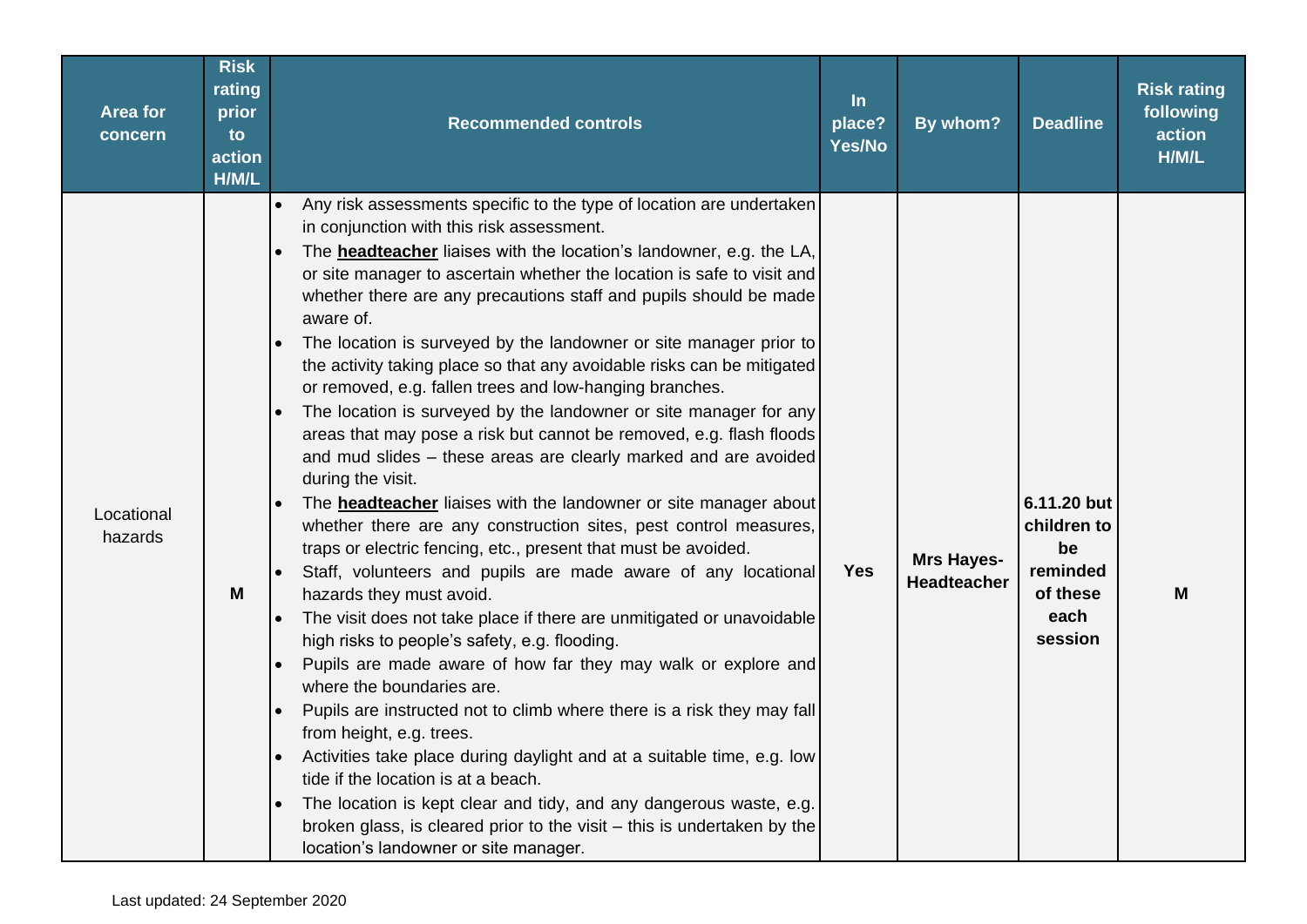| <b>Area for</b><br>concern | <b>Risk</b><br>rating<br>prior<br>to<br>action<br>H/M/L | <b>Recommended controls</b>                                                                                                                                                                                                                                                                                                                                                                                                                                                                                                                                                                                                                                                                                                                                                                                                        | $\ln$<br>place?<br>Yes/No | By whom?                                | <b>Deadline</b> | <b>Risk rating</b><br>following<br>action<br>H/M/L |
|----------------------------|---------------------------------------------------------|------------------------------------------------------------------------------------------------------------------------------------------------------------------------------------------------------------------------------------------------------------------------------------------------------------------------------------------------------------------------------------------------------------------------------------------------------------------------------------------------------------------------------------------------------------------------------------------------------------------------------------------------------------------------------------------------------------------------------------------------------------------------------------------------------------------------------------|---------------------------|-----------------------------------------|-----------------|----------------------------------------------------|
|                            |                                                         | Pupils dispose of any litter in a suitable bin or refuse bag, or keep<br>$\bullet$<br>hold of it until it can be disposed of properly.<br>Pupils are informed not to touch any animal droppings.<br>$\bullet$                                                                                                                                                                                                                                                                                                                                                                                                                                                                                                                                                                                                                      |                           |                                         |                 |                                                    |
| Wildlife hazards           | M                                                       | Staff, volunteers and pupils are made aware of any potential risks<br>$\bullet$<br>from local wildlife and warned what to look for and how avoid them,<br>e.g. stinging nettles.<br>Pupils do not touch, move or pick up any plants or wildlife unless<br>$\bullet$<br>instructed to do so.<br>Pupils do not take any plants or wildlife back with them.<br>$\bullet$<br>Pupils are aware they must not intentionally disrupt or harm any<br>I۰<br>wildlife. Intentional harm or disruption to wildlife is managed in line<br>with the Behaviour Policy.<br>Pupils are aware they must not consume anything found growing on<br>$\bullet$<br>the location, e.g. berries and fungi.<br>Foods grown in vegetable patches and/or allotments are quality-<br>$\bullet$<br>checked by a teacher before they are consumed or taken home. | <b>Yes</b>                | <b>Mrs Hayes-</b><br><b>Headteacher</b> | 6.11.20         | M                                                  |
| Adverse weather            | L                                                       | Outdoor activities are conducted in line with the <b>Adverse Weather</b><br>Policy.<br>Activities take place in daylight, with good visibility.<br>$\bullet$<br>Sunscreen of SPF 50 and above is worn where necessary.<br>$\bullet$<br>Activities do not take place in extreme weather and/or if conditions<br>$\bullet$<br>underfoot are unsafe, e.g. ice.<br>Muddy areas are avoided, where possible - where this is not<br>possible, extra care is taken to avoid slipping in the mud.                                                                                                                                                                                                                                                                                                                                          | <b>Yes</b>                | <b>Mrs Hayes-</b><br><b>Headteacher</b> | 6.11.20         | L                                                  |
| Clothing                   |                                                         | Appropriate clothing is worn that is suited to the weather conditions,<br>$\bullet$<br>e.g. wearing waterproof clothing in the rain.<br>Suitable and comfortable footwear is worn during activities.<br>$\bullet$<br>Where a pupil's clothing is not suitable for the activity or location and<br>$\bullet$<br>appropriate clothing cannot be provided either by the school or the                                                                                                                                                                                                                                                                                                                                                                                                                                                 | <b>Yes</b>                | <b>Mrs Hayes-</b><br>Headteacher        | 6.11.20         | L                                                  |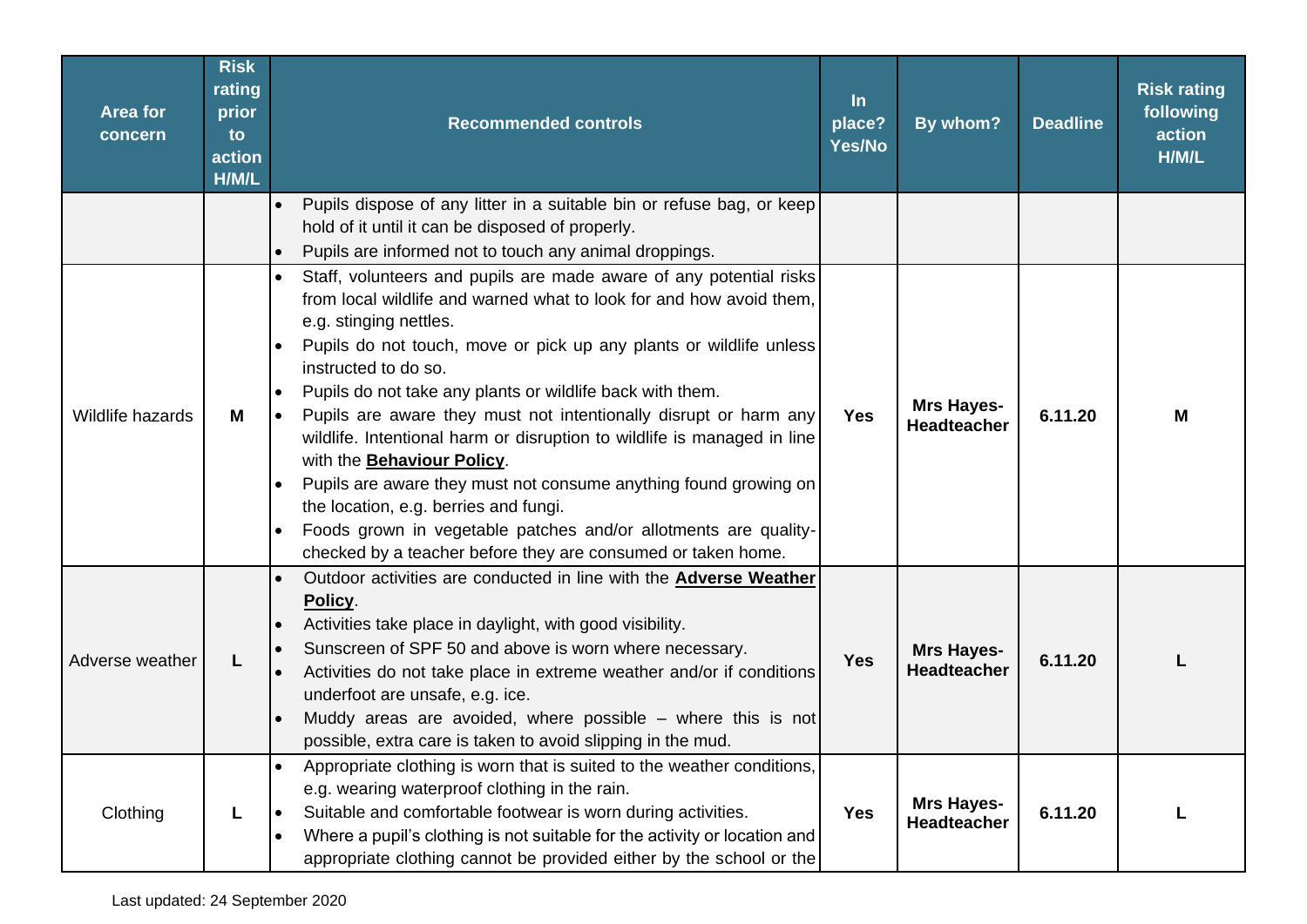| <b>Area for</b><br>concern          | <b>Risk</b><br>rating<br>prior<br>to<br>action<br>H/M/L | <b>Recommended controls</b>                                                                                                                                                                                                                                                                                                                                                                                                                                                                                                                                                                                                                                                                                                                                                                                                                                                                                                     | $\ln$<br>place?<br>Yes/No | By whom?                                | <b>Deadline</b> | <b>Risk rating</b><br>following<br>action<br>H/M/L |
|-------------------------------------|---------------------------------------------------------|---------------------------------------------------------------------------------------------------------------------------------------------------------------------------------------------------------------------------------------------------------------------------------------------------------------------------------------------------------------------------------------------------------------------------------------------------------------------------------------------------------------------------------------------------------------------------------------------------------------------------------------------------------------------------------------------------------------------------------------------------------------------------------------------------------------------------------------------------------------------------------------------------------------------------------|---------------------------|-----------------------------------------|-----------------|----------------------------------------------------|
|                                     |                                                         | parent, the pupil does not take part in the activity $-$ alternative<br>arrangements are put in place.                                                                                                                                                                                                                                                                                                                                                                                                                                                                                                                                                                                                                                                                                                                                                                                                                          |                           |                                         |                 |                                                    |
| Pupils' behaviour                   | L.                                                      | Pupils are informed before the lesson what the expectations are of<br>their behaviour.<br>Poor behaviour is managed in line with the <b>Behaviour Policy</b> .<br>Pupils who display persistent poor behaviour and/or put other pupils<br>at risk of harm during the activity do not participate in the rest of the<br>lesson - these pupils are escorted away and are supervised, as<br>necessary.<br>Pupils who display persistent poor behaviour may be excluded from<br>future activities.                                                                                                                                                                                                                                                                                                                                                                                                                                  | <b>Yes</b>                | <b>Mrs Hayes-</b><br><b>Headteacher</b> |                 |                                                    |
| Inclusivity and<br>pupils with SEND | M                                                       | Where necessary, the <b>headteacher</b> liaises with the <b>SENCO</b> and the<br>parents of any pupils with SEND to assess whether there are any<br>additional individual needs that must be considered prior to the<br>activity.<br>Pupils with mobility disabilities are risk assessed separately to<br>ensure the activity and the location is suitable for them.<br>The <b>headteacher</b> liaises with the location's landowner or site<br>manager to determine whether any accessibility means are available<br>or required, e.g. accessibility ramps.<br>The <b>Equal Opportunities Policy: Pupils</b> is given due regard for all<br>activities, and activities are planned to be as inclusive as possible.<br>Where an activity is not safe for a pupil with SEND to take part in,<br>alternative arrangements are made.<br>Suitable supervision during activities is provided for pupils with<br>SEND who require it. |                           | <b>Mrs Hayes-</b><br><b>Headteacher</b> |                 | M                                                  |
| Fire                                | M                                                       | Any lessons that involve fire or lighting fires for survival are<br>conducted in line with the Fire Safety Policy.<br>A suitable fire safety risk assessment is undertaken separately.                                                                                                                                                                                                                                                                                                                                                                                                                                                                                                                                                                                                                                                                                                                                          | <b>Yes</b>                | <b>Mrs Hayes-</b><br><b>Headteacher</b> |                 | M                                                  |